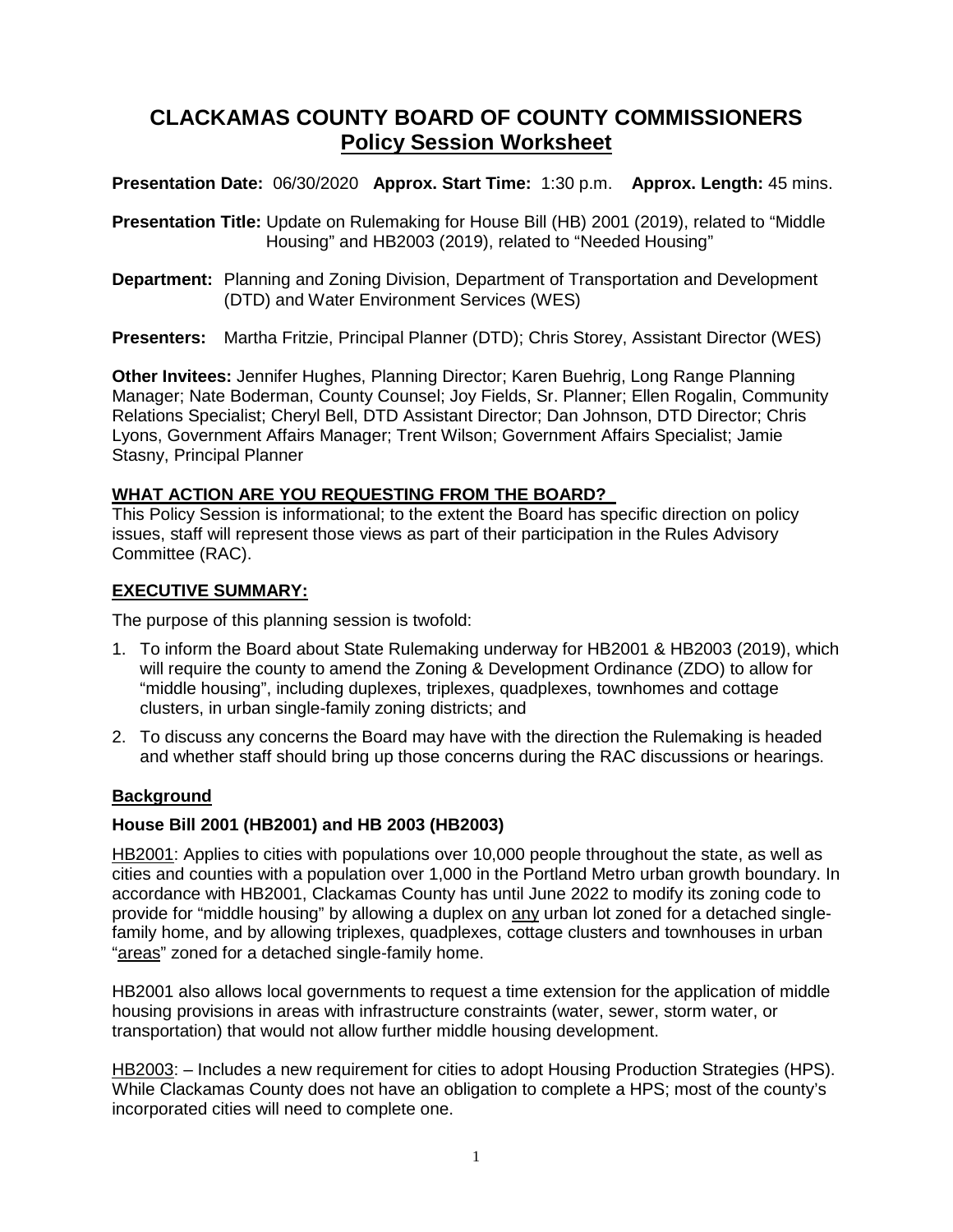# **Rulemaking Advisory Committee (RAC) and Technical Advisory Committees (TAC)**

In response to HB2001 and HB2003, the Land Conservation and Development Commission (LCDC) initiated rulemaking to begin implementation of the 'middle housing' and HPS requirements. To advise on this rulemaking, the commission directed DLCD to establish a Rulemaking Advisory Committee (RAC). Clackamas County has two staff participating in the RAC: Chris Storey (Asst. Director WES) is a participating member on behalf of both the County and the Special Districts Association of Oregon, and Martha Fritzie (Principal Planner, DTD Planning) is an alternate. Milwaukie City Councilor Angel Falconer is also an alternate RAC member.

Advising the RAC are three subcommittees, each serving as a Technical Advisory Committee (TAC) for a portion of the overall rulemaking:

- 1. HB2001 Model Code (MC) TAC: Martha Fritzie is a participating member
- 2. Infrastructure-Based Time Extension Requests (IBTER) TAC: Chris Storey is a participating member, as is West Linn Assistant City Manager John Williams.
- 3. HB2003 Housing Production Strategies TAC: The County has no participating member.

To date, there have been seven (7) RAC meetings; six (6) IBTER TAC meetings; and six (6) MC TAC meeting.

#### **Why this Rulemaking is relevant to Clackamas County**

- All detached single-family residential zones in urban unincorporated Clackamas County are subject to the regulations that are being developed for what the State has termed "Large and Metro Cities". These rules will direct how the county will modify its zoning code to allow a duplex on any urban lot zoned for a detached single-family home, and allow triplexes, quadplexes, cottage clusters and townhouses in urban "areas" zoned for a detached singlefamily home.
- The Model Code (MC) TAC has been tasked with providing direction on two separate components:
	- $\circ$  A Model Code, which is actual code language that could be directly applied to a jurisdiction, should it choose to do so, or if a jurisdiction chooses to take no action, the Model Code will automatically be applied on the deadline provided in HB2001 (June 30, 2021 for "Medium Cities" and June 30, 2022 for "Large and Metro Cities").
	- o Oregon Administrative Rules (OARs) that provide the "minimum compliance" regulations for those jurisdictions that choose not to adopt the Model Code, but may use the Model Code as guidance in the creation of their own regulations to comply with HB2001. County Planning staff is expecting to establish regulations in this manner and, as such, is more concerned with the identified "minimum compliance" regulations than the Model Code itself. Developing these regulations will be included in Phase 2 of the "Housing Strategies" project, which is anticipated to be underway in the late fall/ early winter of 2020.
- The "Medium Cities" model code and associated OARs have been drafted and are scheduled for adoption by the Land Conservation and Development Commission (LCDC) at a public hearing during their July  $23<sup>rd</sup> - 24<sup>th</sup>$  session. These rules would provide the regulations for allowing a duplex on any urban lot zoned for a single-family home in the "Medium Cities"; however, we expect that these same rules will be incorporated into the "Large and Metro Cities" model code and associated OARs.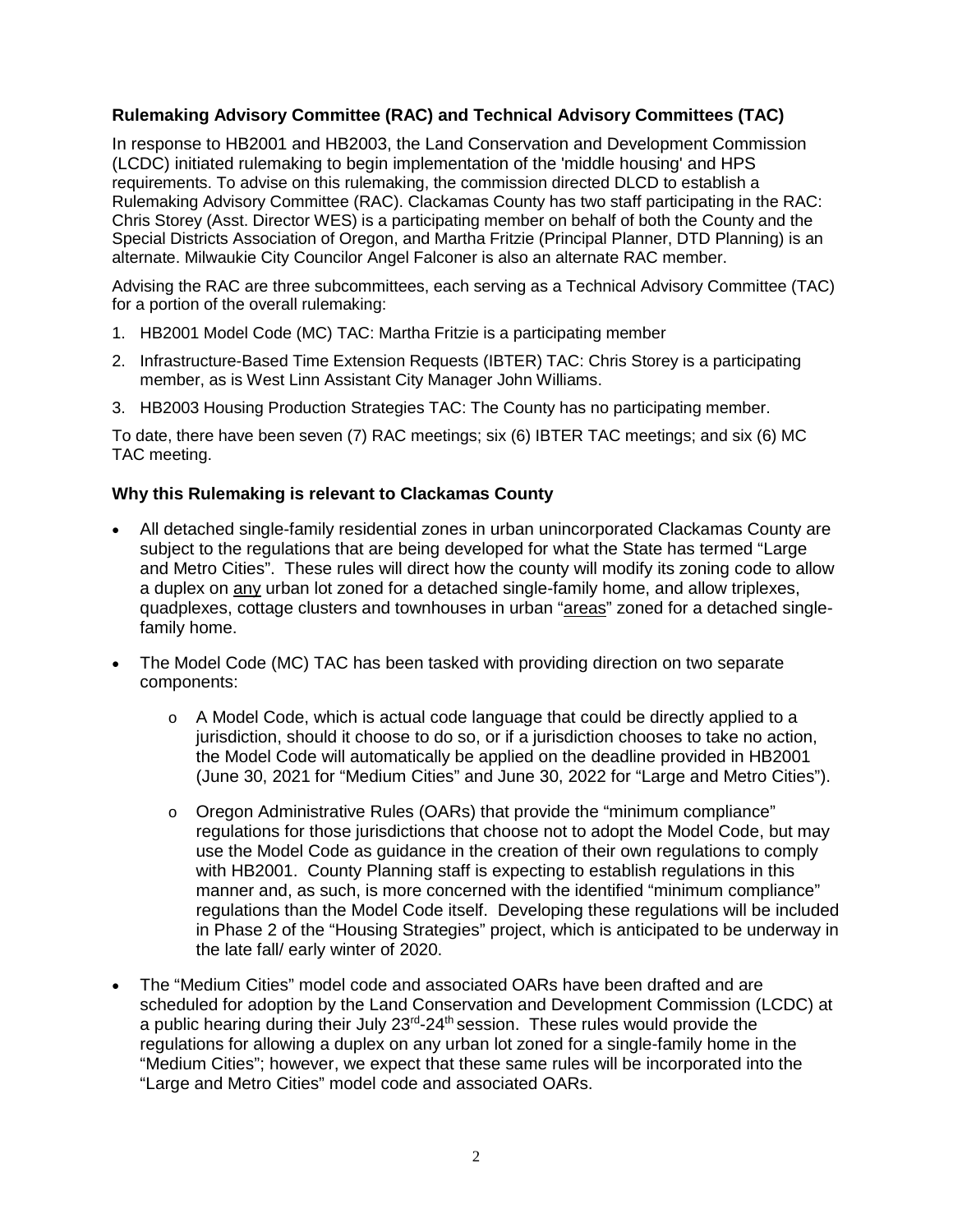- The process for receiving a delay in the adoption of the zoning changes will be laid out in the Infrastructure Based Time Extension Rule, or "IBTER."
	- $\circ$  The IBTER process is a voluntary decision by a local jurisdiction with planning authority to request a delay in up zoning single family residential in a particular area as required to allow the middle housing element set forth in the statute. The county, as the land use planning authority, could elect to pursue an IBTER by filing an application by June 30, 2021. Such a request would need to be done in close coordination with an area's utility service provider.
	- $\circ$  The IBTER application will be based on a set of rules that are still in the process of being developed. A key theme running through them is that the infrastructure impact that would justify a time extension cannot be a pre-existing condition that is acceptable for single family housing. It must manifest due to the increased demand on that infrastructure due to the increased density of housing by December 31, 2023.
	- $\circ$  There are proposed baselines for the rate of growth than can be assumed regarding the infrastructure impact, and the application must include a proposed plan on how to remedy that deficiency. The application is discretionary, and can be rejected by the LCDC.

# **Expected Adoption Schedule (LCDC)**

- **July 23-24, 2020**: Final adoption of "Medium Cities" Model Code and OARs, and first reading of the IBTER rules.
- **August 5, 2020**: Special meeting of LCDC for second reading and adoption of the IBTER rules.
- **September 24-25, 2020**: First reading for "Large and Metro Cities" Model Code and OARs; first reading of Housing Production Strategy rules.
- **November 12-13, 2020**: Second reading and adoption of "Large and Metro Cities" Model Code and OARs; second reading and adoption of Housing Production Strategy rules.

Several more RAC and TAC meetings have been scheduled through the summer months to review drafts prior to the LCDC adoption hearings.

# **Discussion Topics/ Issues**

Staff has identified the following four issues as the most significant and/or likely to be of concern at this point in the rulemaking:

1. *Flexibility*. Throughout the rulemaking there has been a struggle with allowing local jurisdictions flexibility while still meeting the intent of the legislation, which is, generally, to provide for more housing in traditionally single-family only neighborhoods. While Staff can understand and appreciate this struggle, so far DLCD seems to be erring on the side of less, rather than more, flexibility out of concern that there may be jurisdictions that would take advantage of the flexibility to find a way to not provide for more equitable housing opportunities in some of the more "exclusive" single-family neighborhoods.

County staff, and staff of other jurisdictions involved in the rulemaking, have been consistently asking for the minimum compliance provisions to allow cities and counties more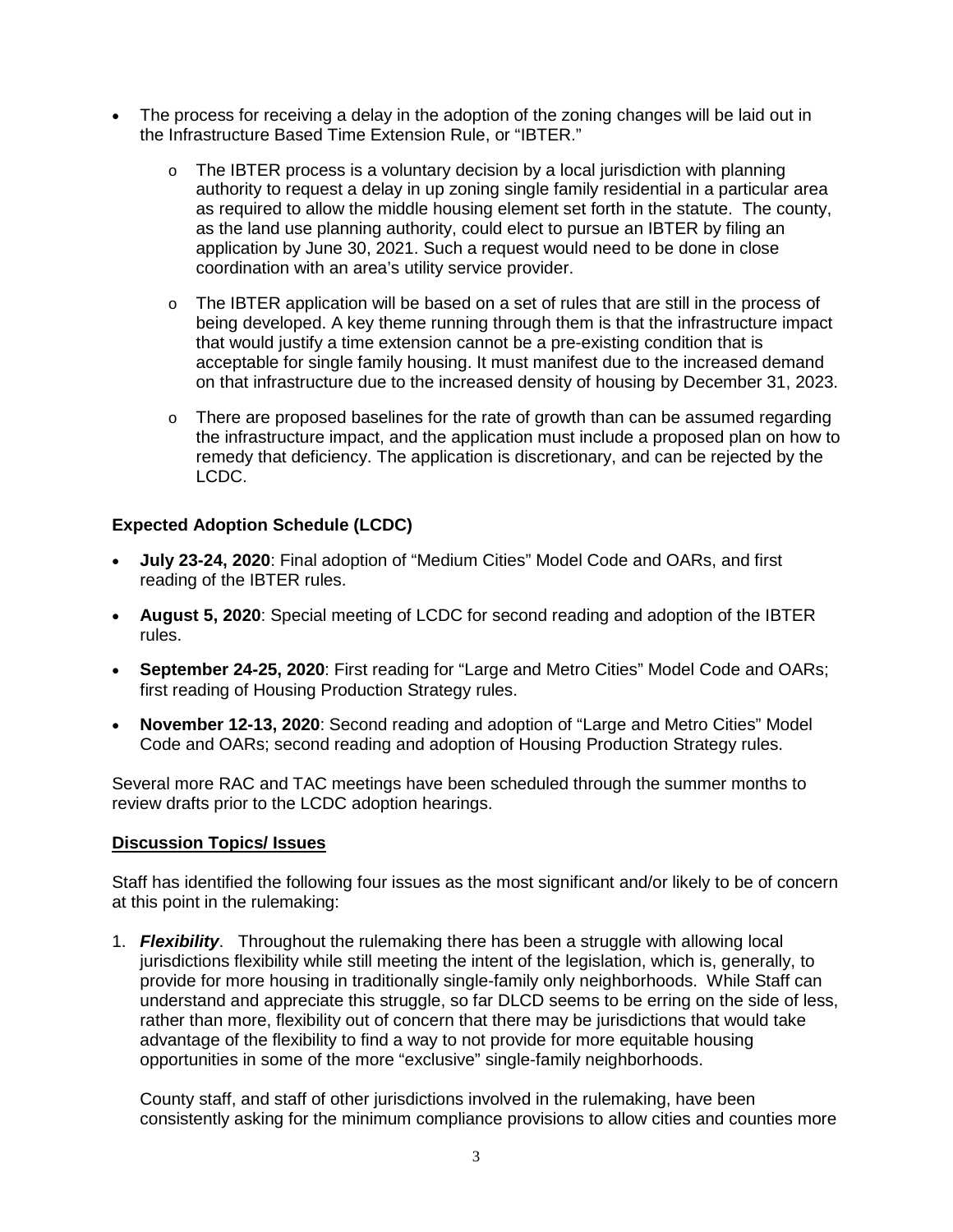flexibility so long as their approaches comply with HB 2001. The need for flexibility has been requested so jurisdictions can consider local context when developing zoning provisions, and so they can work with their community members to consider alternatives in order to find the best approach to provide more housing choice for current and future community members.

- 2. *Parking.* Throughout all the meetings, some of the liveliest discussions have been around parking and transportation; in fact, all three work groups have struggled with how to deal with transportation and parking in their various focus areas.
	- Model Code: The amount of off-street parking that should be required has been a controversial issue in the Model Code work. Despite a fair amount of push-back from both RAC and TAC members, DLCD has proposed the following parking requirements:

| "Middle Housing"<br><b>Type</b>   | <b>Model Code</b><br>(as currently drafted)                                                                                     | <b>Minimum Compliance</b><br>(as currently drafted in OARs or as<br>discussed in RAC)                                                                                                    |
|-----------------------------------|---------------------------------------------------------------------------------------------------------------------------------|------------------------------------------------------------------------------------------------------------------------------------------------------------------------------------------|
| <b>Duplexes</b>                   | No off-street parking<br>spaces required                                                                                        | A jurisdiction may not require more than 2<br>off-street space per duplex (or 1 per unit).                                                                                               |
|                                   |                                                                                                                                 | *This does not mean that a jurisdiction<br>could not allow a developer to build a<br>duplex with more than 2 spaces, just that it<br>cannot require the developer to do so.              |
| Triplexes/<br>Quadplexes          | Considering options<br>ranging from 0 to 1<br>off-street parking<br>spaces required for a<br>triplex and 0 to 2<br>spaces for a | A jurisdiction may not require more than 1<br>off-street space per unit in a triplex or<br>quadplex.<br>*Again, this does not mean that a<br>jurisdiction could not allow a developer to |
|                                   | quadplex (not per<br>unit)                                                                                                      | build a plex with more off-street spaces, just<br>that it cannot require the developer to do so.                                                                                         |
| Townhomes and<br>cottage clusters | TBD                                                                                                                             | TBD                                                                                                                                                                                      |

For context, the county's ZDO currently includes the following off-street parking requirements for dwellings:

| <b>Dwelling type</b>   | # Off-Street Spaces Required (County ZDO)                     |  |
|------------------------|---------------------------------------------------------------|--|
| Detached SF/           |                                                               |  |
| Attached SF (townhome) |                                                               |  |
| <b>Duplex</b>          |                                                               |  |
| <b>Triplex</b>         | 5                                                             |  |
| Quadplex               | Ranges from $1.25 - 1.75$ per dwelling unit, depending on     |  |
|                        | number of bedrooms                                            |  |
| Cottage clusters       | Currently not a housing option in the county; will need to be |  |
|                        | included with the forthcoming ZDO amendments.                 |  |

In general, there is concern among the local jurisdictions that the Model Code parking requirements do not currently reflect or support the context and needs of communities throughout the state, particularly in those communities that have limited transit and longer commutes or that have a large number of college students in roommate situations.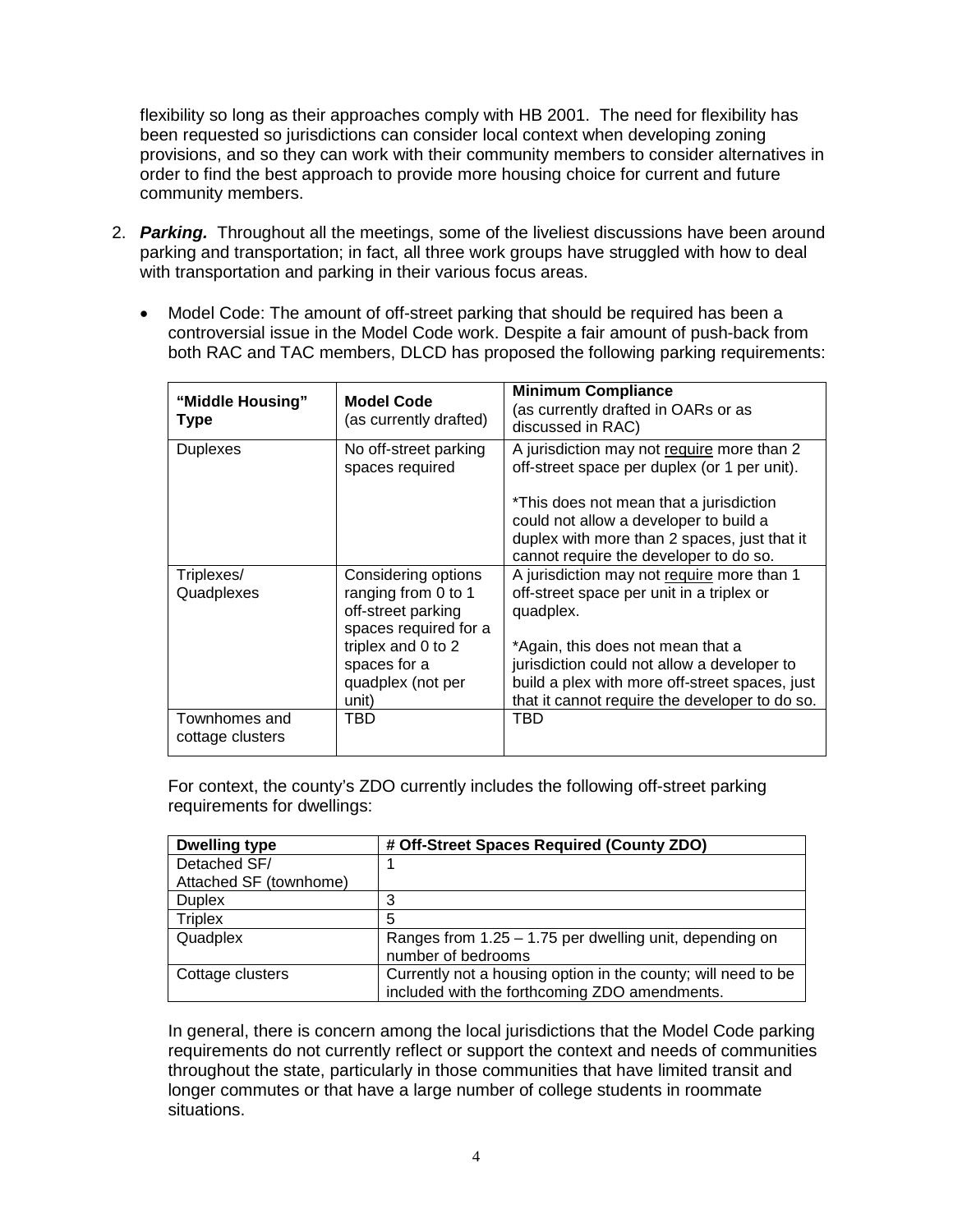On a staff level, the "minimum compliance" requirement of not more than 2 spaces for a duplex does not cause a tremendous amount of concern for our code and development standards. However, staff does understand that other jurisdictions have different needs and this may not be sufficient for them.

With regard to the more dense "middle housing' types, however, staff does have more concerns. Having an off-street parking ratio of 1 space per unit may be problematic in areas with limited on-street parking to accommodate households with multiple cars and/or visitors. As we think about appropriate minimum parking requirements it is important to balance these needs with the fact that providing more parking can drive up housing costs.

- IBTER: There has been general agreement that water and wastewater are unlikely to be reasons for delaying up zoning given that the systems are designed for peak service demand and surface water impacts are reviewed on a site- and development-specific basis. However, a lack of off-street parking requirements for new dwelling units and the increased impact of vehicular traffic could overwhelm local transportation systems and justify an extension. There was robust discussion regarding the assumptions on the amount of the parking required, and how to evaluate the difference between the impacts of land use requirements and development requirements that manifest as part of the development review process, etc. This standard was ultimately recognized as the one requiring the most local flexibility and least state mandates.
- 3. *"In areas."* With respect to the "Large and Metro Cities" rulemaking, this is, by far, the most controversial and difficult topic to address. Because HB2001 specifically (and presumably intentionally) states that duplexes must be allowed on every lot zoned for a single-family dwelling but that the other middle housing types (triplexes, quadplexes, etc) must be allowed "in areas" zoned for a single-family dwelling, the issue becomes how a jurisdiction would and should define the "areas" where these types of housing will be allowed.

The RAC and TACs have just recently begun the conversation about "areas" and DLCD has proposed the following two methods as options for consideration:

- The "whittle down" method starts with an assumption that all the middle housing types are allowed in all residential areas zoned for single-family dwellings and then eliminates areas from eligibility if they are not "well-suited" for middle housing development. As currently drafted, the only justifications for "whittling down" the areas are based on specific wildlife habitat and other already-protected areas or areas with infrastructure deficiencies that cannot be remedied. DLCD staff has noted that under this approach, there will be additional opportunities (this language has not been drafted yet) to designate other areas to be "whittled away", as long as there is "robust justification" for restricting middle housing types in those areas. At this point, we are uncertain what sort of "robust justification" would be required and, absent a realistic opportunity to further "whittle areas" to those that are most appropriate to allow middle housing, this method may not meet the intent of HB2001, which clearly implies that not all single-family lots are appropriate for all the middle housing types.
- The "balloon" method would determine areas that are well-suited for middle housing development, considering locational factors such as proximity to centers and services, other more dense housing development, transit lines/stations or certain classifications of roads. This method would likely result in a more limited set of "areas" in which the other middle housing types must be allowed, which raises some equity concerns, as it is clear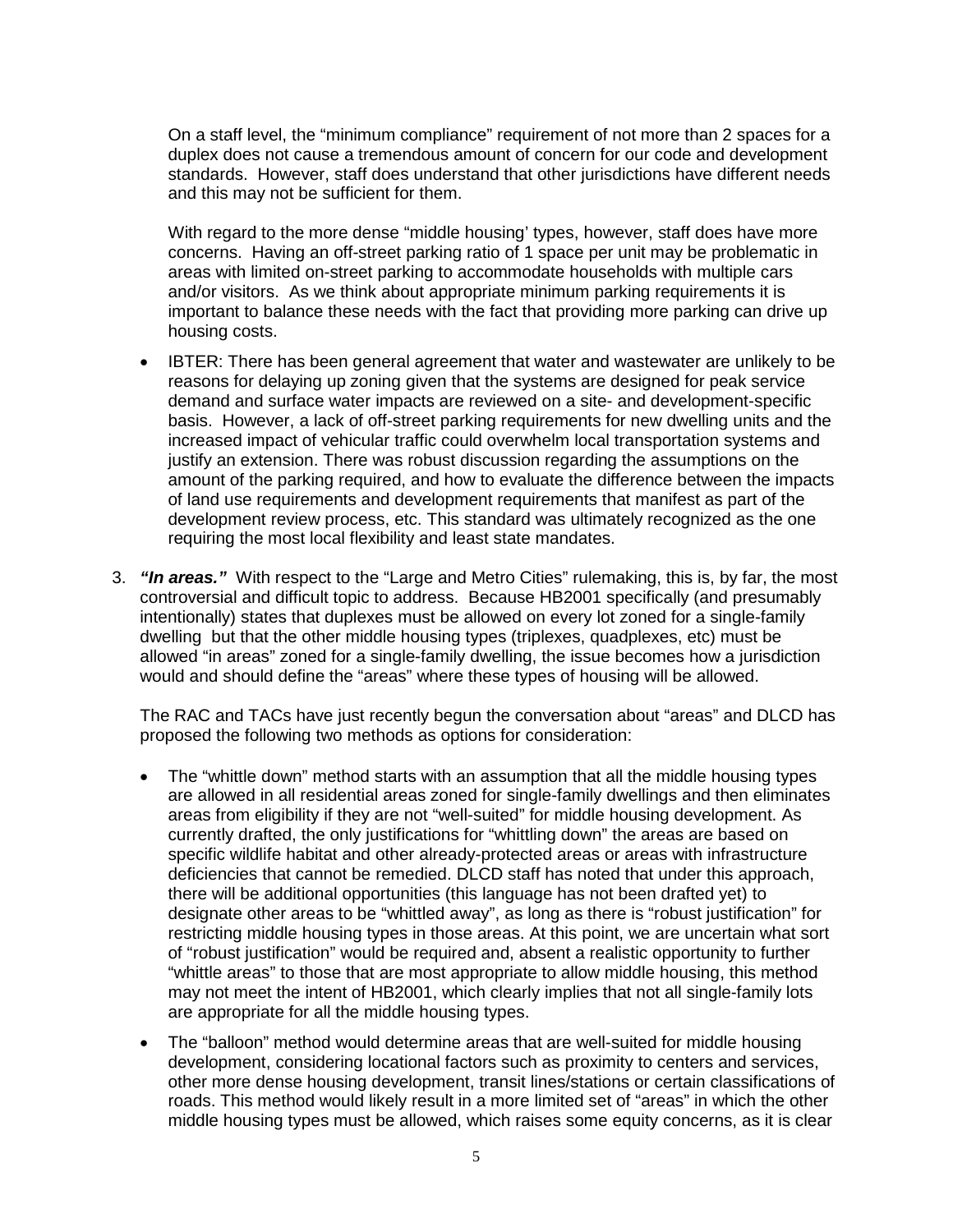that the intent of HB2001 is to provide more housing choice in historically exclusive residential areas.

It is pretty clear from the documents produced by DLCD and conversations at the most recent RAC meeting, that DLCD's preference is the "whittle down" method. This was primarily motivated by a conversation that looked at the approaches through an equity lens, and the observation from a RAC member that prior city-specific efforts using the balloon method were not successful in increasing middle housing. Through the various committees, Staff will continue to advocate for more flexibility with whatever method ends up being used to define "areas," but the ability of the county to define these areas in our own code amendments will be limited by what is ultimately adopted by LCDC.

#### 4. *IBTER and the adoption timeline.*

The IBTER process will conclude in the next 60 days and is intended to capture unique impacts from up-zoning and not more general infrastructure issues. The remaining opportunity for changes to the draft rules is limited, as the adoption timeline is nearing completion, and the statute does not grant much space for the proposed rules to be other than what is being proposed.

The question of whether to file an IBTER application is likely to be difficult because the County is charged with making the decision to file for the urban unincorporated area, but is not the infrastructure provider for a significant portion of it; Oak Lodge Water Services is responsible for water, wastewater and surface water in that jurisdiction, and there are several other water providers. Once the rules are codified, it will be useful for the utility service providers in that area to provide a written report to the County if they foresee an infrastructure challenge during the relevant time horizon.

# **FINANCIAL IMPLICATIONS (current year and ongoing):**

Is this item in your current budget?  $\boxtimes$  YES  $\Box$  NO

What is the funding source? General Fund

The development of regulations to address HB2001 will be included in Phase 2 of the Housing Strategies Project (Planning File Number ZDO-277), which is part of the Planning & Zoning Division's current budget, funded by the General Fund.

# **STRATEGIC PLAN ALIGNMENT:**

- **How does this item align with your Department's Strategic Business Plan goals?**  The project aligns with the Long-Range Planning program's purpose of providing land use and transportation plan development, analysis, coordination and public engagement services to residents; businesses; local, regional and state partners; and County decision-makers so they can plan and invest based on a coordinated set of goals and policies that guide future development.
- **How does this item align with the County's Performance Clackamas goals?**

The project aligns with the goal to "ensure safe, healthy, and secure communities" by providing more opportunities for the development of middle housing that will be